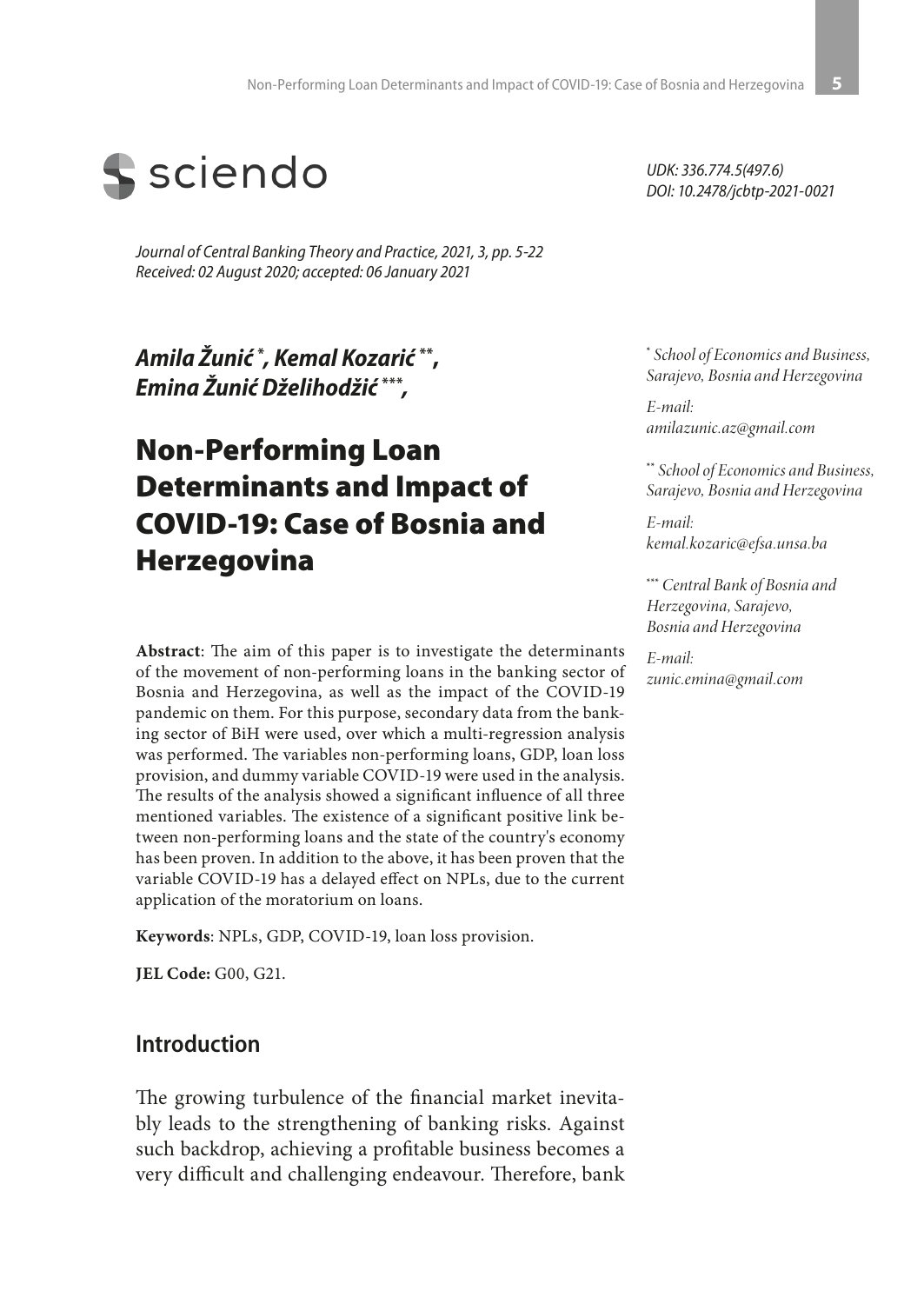managers are tasked with creating an adequate plan and policy for controlling overall risks. Management is responsible for establishing balance and ensuring safe, stable, and profitable operations. There are various definitions of risk in the literature, one of which was given by Vaughan and Vaughan (1995) who define risk as: "A condition in which there is a possibility of a negative deviation from the desired outcome we expect or hope for. Therefore, we can say that in order for risk to exist in financial operations, it must: be possible, cause economic damage, be uncertain, and be accidental."

Since loans are the riskiest part of bank assets, their quality is one of the most important determinants of business stability and success. Although there is still no universally accepted definition of bad loans, the most commonly used definitions are those of the International Monetary Fund, the Basel Committee on Banking Supervision, and the Institute of International Finance. As defined by the Basel Committee on Risk Management, non-performing loans include all loans that are not collected within 90 days from the due date. If we take into account that one of the primary activities of all banks is the granting of loans, then the importance of banks' exposure to credit risk and its management becomes clear to us. Accordingly, several methods have been developed to manage this risk. They have best proven their effectiveness/inefficiency during financial crises. In this regard, there is more and more talk about bad loans and ways to solve them. Banks are getting closer to restructuring bad loans and clearing their balance sheets to create the preconditions for new credit growth.

The global spread of the coronavirus is a human tragedy that is taking place around the world, and Europe is considered the current epicentre. The coronavirus pandemic has caused an unprecedented shock to the economy and many businesses are experiencing difficulties in maintaining business. Not all of these businesses will survive nor will all households be able to repay the loans they took out before or during the pandemic. This means that an increase in non-performing loans is inevitable because a part of the loans will not be repaid in full. In order to minimize this increase, the European Central Bank (ECB) constantly emphasizes that banks should lend only to those clients who are likely to repay loans, even in difficult times. It also reminds banks of the need to closely monitor risks in order to identify non-performing loans early enough and start tackling the problem.

The choice of this topic was driven by the importance of bad loans that proved to be a major threat to the financial system. Namely, according to reports on the financial stability of central banks, the biggest threat to the financial stability of the banking sector is represented by non-performing loans. This paper analyses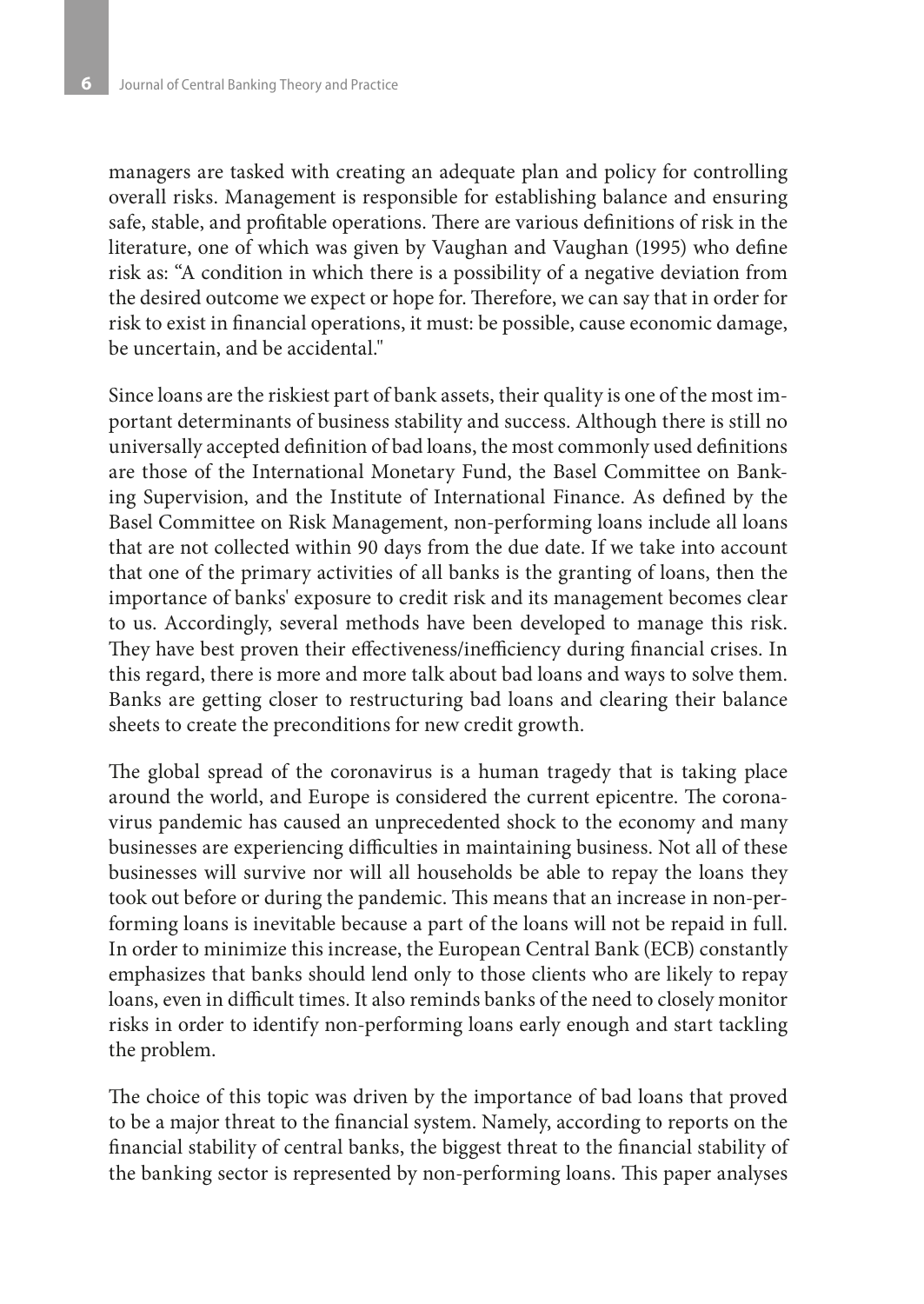the impact of the Covid-19 pandemic on the problem of non-performing loans (NPLs), which includes the impact of loan loss provisions and real GDP growth rate.

The initial assumption is that these variables will have a significant impact on the level of non-performing loans. Therefore, this research should show whether and how these variables are related. In fact, with the help of an appropriate econometric methodology, it will be possible to find out whether these variables move together. Therefore, from the following review of the theoretical and empirical literature, it can be concluded that it is important to provide empirical evidence on the impact of these variables on non-performing loans.

# **Literature review**

The banking sector is the dominant part of the financial system and as such represents a significant factor in the development of the overall economic system. In the past three decades, studies of the banking sector of transition economies have become more important due to banking reforms that included liberalization, privatization, and recapitalization of the banking sectors in the region (Grubišić, Kamenković, & Kaličanin, 2020).

By analysing the available literature and works of other authors, a better insight into the research state of this field was gained. It was investigated what the authors of similar intentions wrote in the field of credit risk, non-performing loans, cost efficiency, and global banking. It was found that there are three directions in which the research of authors in this field moved, namely: analysis of microeconomic determinants, analysis of macroeconomic determinants, and a combination of micro- and macroeconomic determinants of non-performing loans. In addition to the above, the impact of COVID-19 on the movement of nonperforming loans, and the reaction of commercial banks to these events were presented.

One of the first papers in this area addresses the quality of loans and their impact on credit growth. Two measures of credit quality were investigated: the ratio of indebtedness to total loans and the ratio of non-performing loans and total loans. These measures are good indicators of the likelihood of bad credit (Clair, 1992). On the other hand, the authors investigated non-performing loans and efficiency in commercial banks. They tried to prove the connection between credit quality, cost efficiency, and capital. The results showed that non-performing loans lead to lower-cost efficiencies, that better cost efficiencies reduce non-performing loans,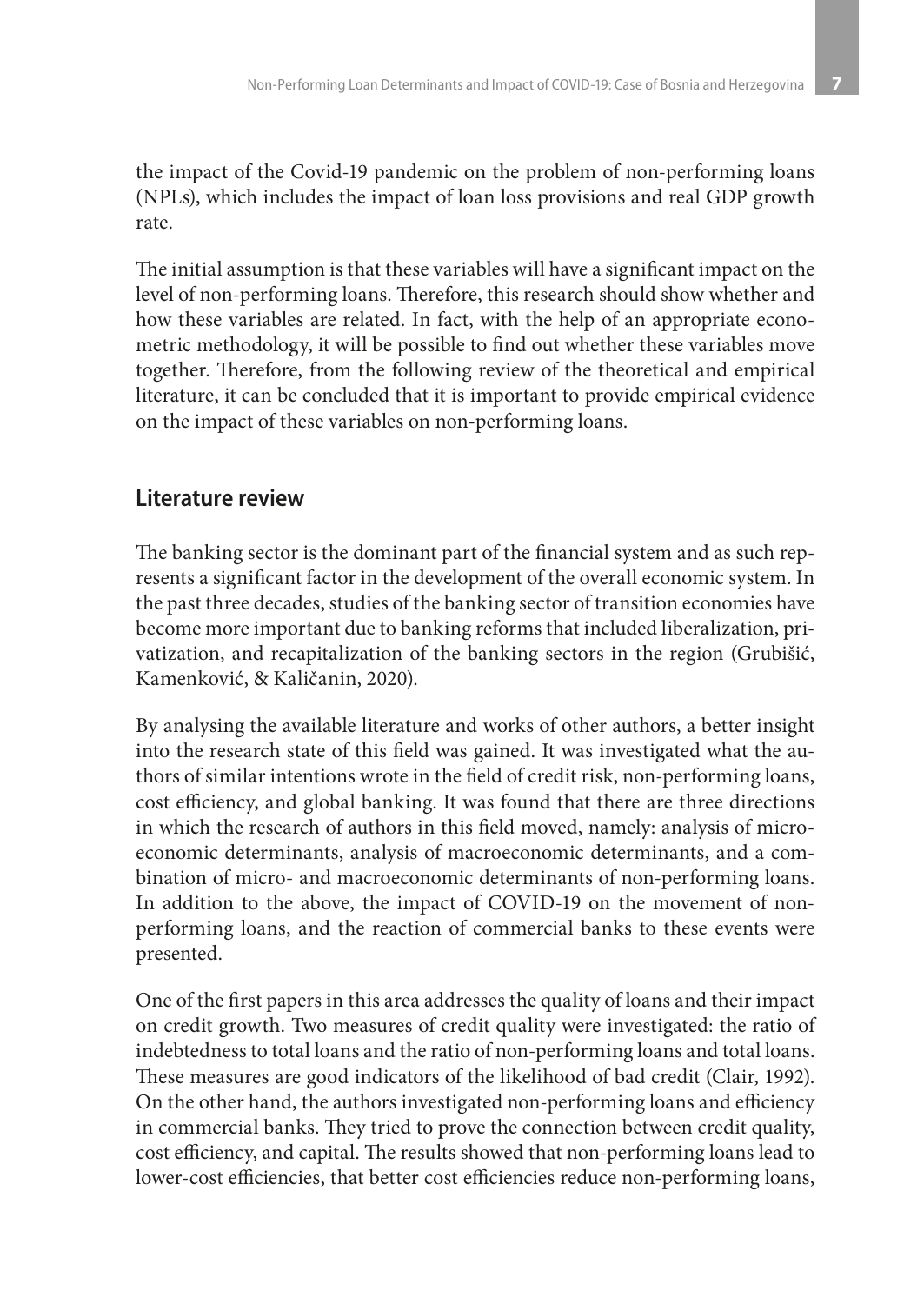and that low-capitalized banks have greater problems with non-performing loans (Berger & DeYoung, 1997). Other authors investigated the impact of risk and qualitative factors on efficacy. It was found that the level of financial capital has the greatest impact on the possibility of financing non-performing loans. The level of equity was used instead of the capital/asset ratio to monitor differences in risk preferences (Altunbas, Lin, Moyneux, & Seth, 2000).

The following research is focused on the relationship between non-performing loans, short-term deposit rates, and the impact of interest rates on loans. It has been shown that the share of non-performing loans does not affect short-term deposit interest rates. But that it does affect interest rates on loans, and in a positive way. The interest margin is also positively related to interest rates on loans. The paper used the VAR (Vector Auto Regression) model for analysis on the example of 28 banks from Korea (Chang, 2006). Furthermore, the authors investigated the critical factors responsible for non-performing loans on the example of the Indian banking sector. Primary data collected from bank credit managers were used. They showed that external factors have a stronger influence than internal ones (Sanjeev, 2007).

In addition, the hypothesis of poor management has been proven, which refers to the fact that poor management leads to poorer cost efficiency, which results in higher rates of non-performing loans (Podpiera & Weill, 2008). When analysing the problem of high levels of non-performing loans, Johnson (2009) showed that restructuring and clearing the balance sheets of large banks is the only sure way out of the situation in which the entire financial system finds itself.

Subsequent research focuses on the conflict between bank managers and owners over the topic of risk. It has been proven that risk-taking by banks correlates positively with the comparative strength of shareholders and the capital structure. Regulations such as capital requirements or deposit insurance affect managers and owners differently so the intensity of risk also depends on the strength of the influence of one or the other. It has been shown that the relationship between risk and regulation depends on the ownership structure of the bank (Leaven & Levine, 2009).

Furthermore, the authors defined a model that has as its subject the cumulative effects of macroeconomic shocks over a three-year time horizon and their impact on non-performing loans. In this regard, the VAR model on the panel data was used to verify the set model (Espinoza & Prasad, 2010). The effects of credit risk spillover between banks in one banking system, in this case the Mexican banking system, were further investigated. It has been proven that there is a spillover effect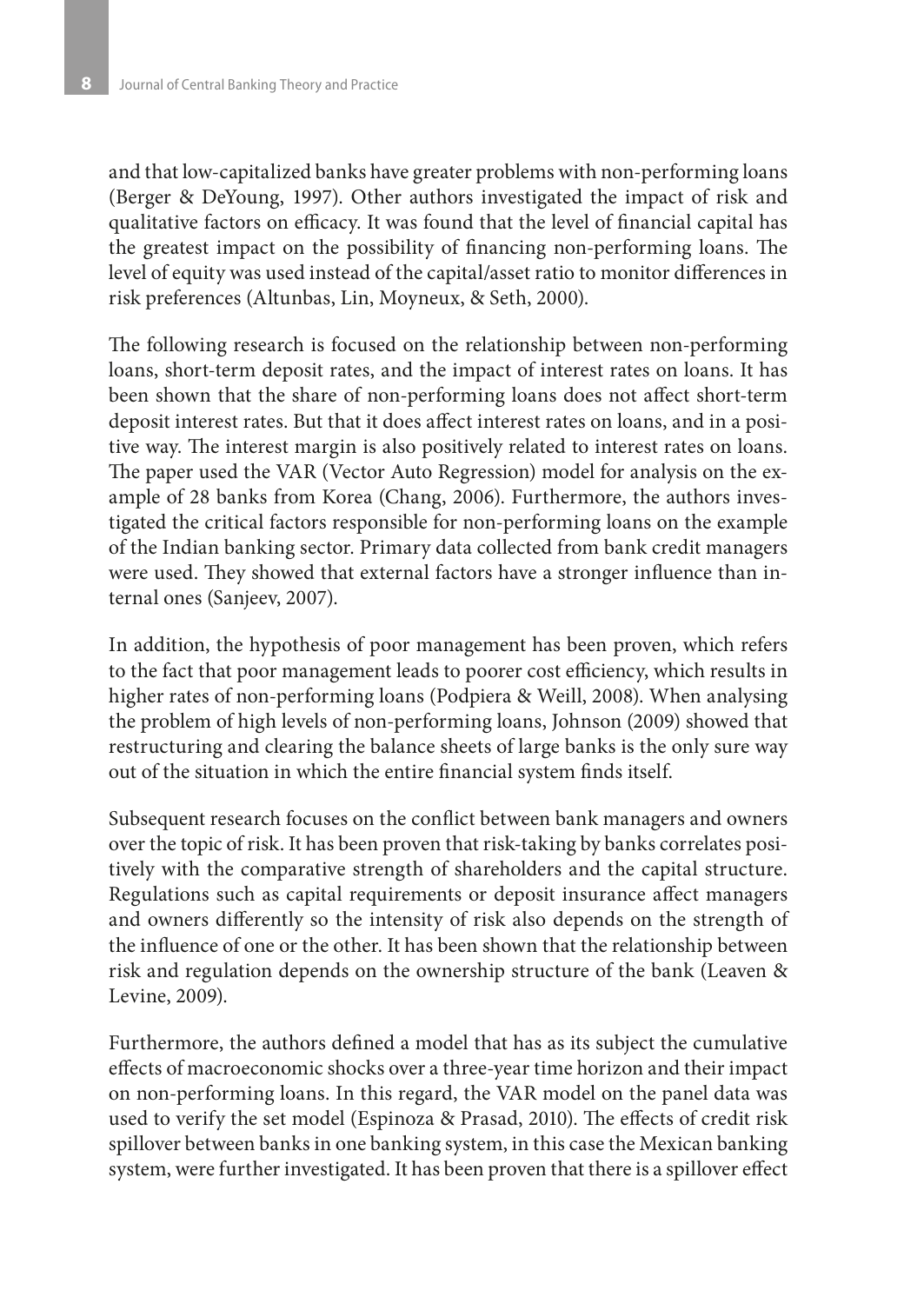between small and large banks, as well as that it is two-way, which is surprising given that a one-way connection was expected (Herreriasa & Moreno, 2011).

In addition, the impact of risk management on non-performing loans and profitability of Pakistan's banking sector was investigated. It was found that an adequate risk protection mechanism is not applied. It was concluded that non-performing loans are growing due to the lack of an adequate prevention and control methodology (Haneef et al., 2012). The following research focuses on non-performing loans in CESEE (Central Eastern Southeastern Europe) countries and their macroeconomic determinants.

The importance of conducting stress tests to support the monitoring of financial stability and interconnections in the financial system was further explored. This paper points out those short-term and long-term goals of stress tests that need to be addressed (Bookstaber et al., 2014). According to Cucinelli (2015), where banks avoid failure, NPLs impact negatively on a bank's cost structure and efficiency and their willingness to lend. Furthermore, according to Balgova, Nies, & Plekhanov (2016), "as high levels of NPLs at some point arrest credit growth, the NPL ratio starts rising rapidly, while in "no NPL problem" countries it remains stable due to the healthy growth of credit and nominal GDP." In their research, Radivojević & Jovović (2017) suggest that "the GDP has a crucial deterministic role for the NPLs ratio unveiling that the state of the economy of (selected) emerging countries is linked to bank asset quality." On the other hand, some authors have found out that prompt corrective action has a major impact on banking sector stability and decrease in the level of non-performing loans (Jiang, Kanas, & Molyneux, 2018).

Unemployment, public debt, credit growth, lagged values of non-performing loans, the cost to income ratio and financial crises has positive effect on nonperforming loans (Bayar, 2019). In their paper, Kozarić & Žunić Dželihodžić (2020) analyse the impact of macroeconomic conditions on non-performing loans and financial stability in Bosnia and Herzegovina`s banking sector. The results have shown that improvement in macroeconomic conditions causes improvement in credit quality. Also, it was disclosed that better macroeconomic conditions ensure better conditions for the maintenance of the banking sector`s financial stability.

During the COVID-19 pandemic NPLs identification has been prolonged by banks in an effort to delay recognition in the profit and loss statement, and to conceal the loss of capital. This behaviour may lead to continued financing of non-viable firms, the so-called zombie lending, and delay much-needed restructuring efforts at the firm level with negative consequences for economic growth.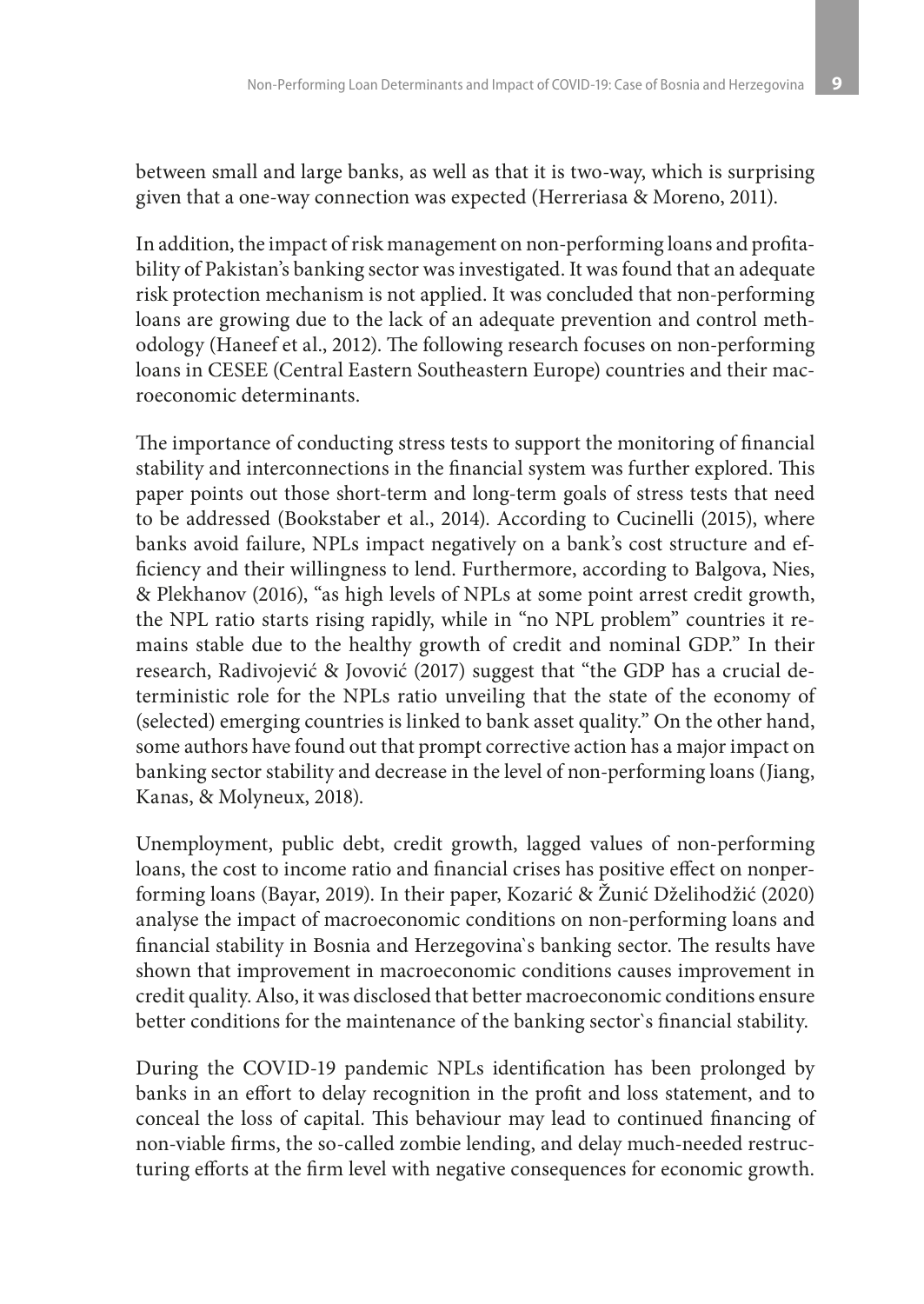If forbearance measures are kept in place for too long, this issue is further exacerbated and more desirable measures, such as internal workouts or the transition to more market-based solutions are prevented (Kasinger et al., 2021). Effect of changing asset quality on risk weights is present for the internal ratings-based approach, in line with our expectations based on regulatory standards (Brož & Pfeifer, 2021). The following paper reaches a conclusion that climate change can adversely affect balance sheets of financial institutions. Therefore, climate change is a source of financial risk and thus a part of the mandate of central banks and supervisors in preserving financial stability (Fabris, 2021). The findings of the following paper reveal the presence of significant positive long-run relationship between ROA, ROE, trade openness, and human capital, while government expenditures have negative impact on financial stability. Trade openness, human capital and government expenditures can keep the financial system stable as a whole (Zeqiraj, Iskenderoglu, & Sohag, 2021).

**Figure 1: NPLs movement**



Source: Authors` interpretation

The figure 1 is a graphical representation of non-performing loans in the period from 2003 until the end of 2020. After the growth of NPLs recorded after the outbreak of the Global financial crisis, their decline followed from 2015 until the end of the analysed period. This movement of NPLs is one of the reasons for analysing the causes of the decline in their level s in the banking sector of Bosnia and Herzegovina.

# **Hypothesis development**

A review of the literature was conducted to identify the hypotheses relevant to the achievement of the objectives of this research. Therefore, based on the early literature and variables of study, the following hypotheses are formulated:

*H0: Non-performing loans level is determined by economic conditions and it is affected by crisis occurrence*

Historically, the occurrence of banking crises has often been associated with a massive accumulation of non-performing loans which can account for a sizable share of total assets of insolvent banks and financial institutions, especially dur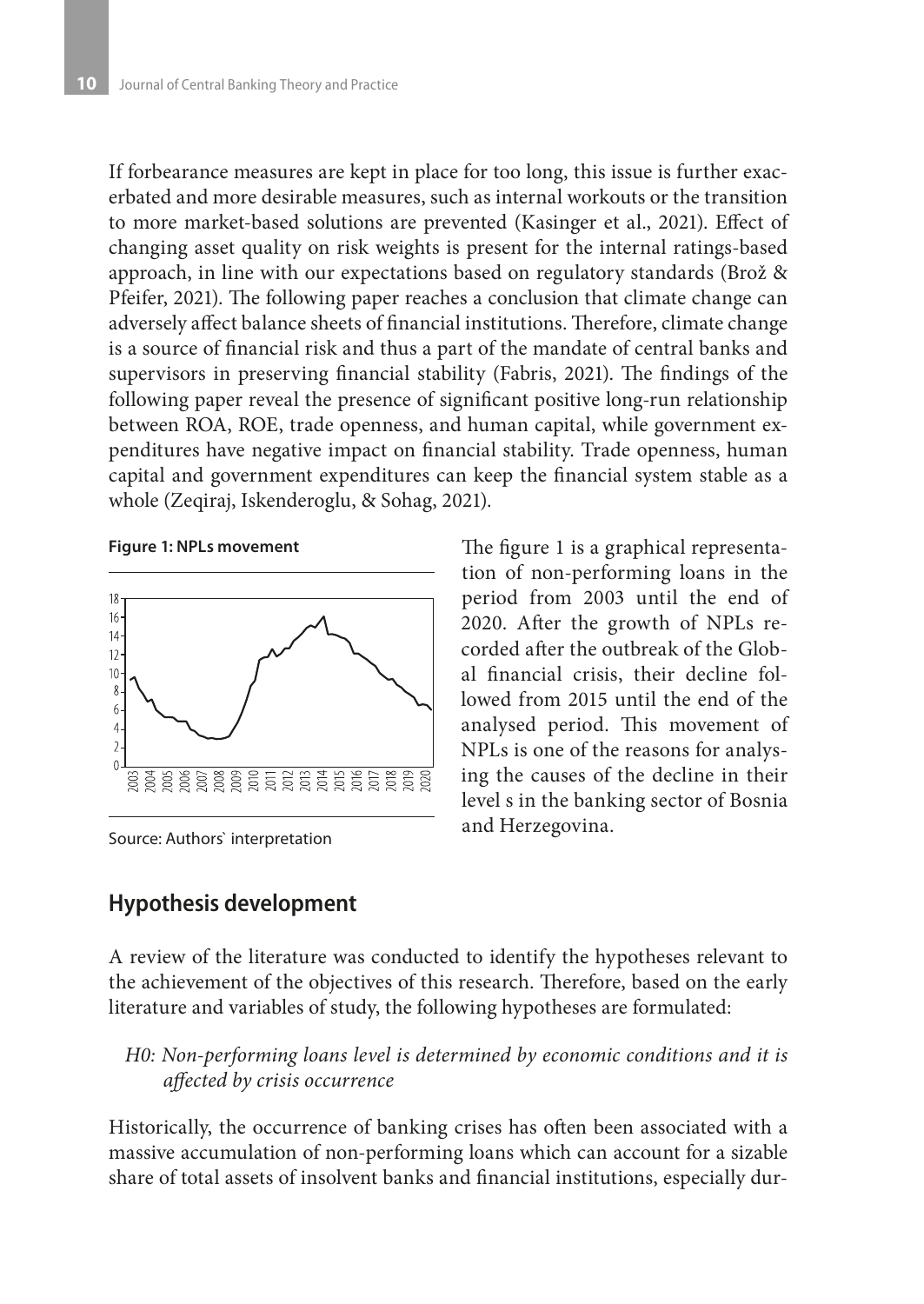ing episodes of systemic crises. Deterioration in banks' loan quality is one of the major causes of financial fragility. Past experience shows that a rapid build-up of bad loans plays a crucial role in banking crises (Demirgüç-Kunt & Detragiache, 1998, and González-Hermosillo, 1999). In their research, Turan & Koskija (2014) examine the continuous increase of NPLs in Albania resulting from problems caused by the economic crisis and the decrease of emigrant incomes. Namely, it has been shown that non-performing loans began to grow immediately after the outbreak of the financial crisis in 2008, but sharp growth occurred a year later when GDP in most CESEE countries experienced a contraction. In addition to these macroeconomic factors, the relatively high variability in non-performing loans indicates the existence of a negligible contribution of bank-specific factors (Klein, 2013).

### *H1: Better macroeconomic conditions measured by GDP lead to lower NPL level*

Among the macroeconomic determinants, the results suggest that higher unemployment rate, exchange rate depreciation (against the euro), and higher inflation contribute to higher NPLs, while higher GDP growth results in lower NPLs (Klein, 2013). Also, Babouček & Jančar found evidence of a positive correlation between NPLs, unemployment rates, and consumer price inflation, while GDP growth decreases the NPL rate.

### *H2: Higher riskiness of credit placements measured by credit loss provisions (reservations) leads to a higher level of NPLs*

Keeton (1999) showed that rapid credit growth, which was associated with lower credit standards, contributed to higher loan losses in certain states in the US. The result in the research by Seyoum, Nigussie, & Tesfay (2016) depicts that weak credit risk management and easily admitted borrowers cause occurrences of nonperforming loans.

#### *H3: COVID-19 crisis has postponed effect on NPL levels*

An increase in non-performing loans, deterioration of the quality of the loan portfolio, and possible extreme cases of bank runs are mentioned as the main negative consequences of COVID-19 for banks (Goodell, 2020). It can be expected that many of the company loans will become non-performing in the coming months. "What we have seen after the Global Financial Crisis and the Banking and the Sovereign Debt Crisis in the Eurozone was that the share of non-performing loans tends to be higher in countries with inefficient insolvency systems and tends to be lower in countries with more efficient insolvency systems" (Demary, 2021).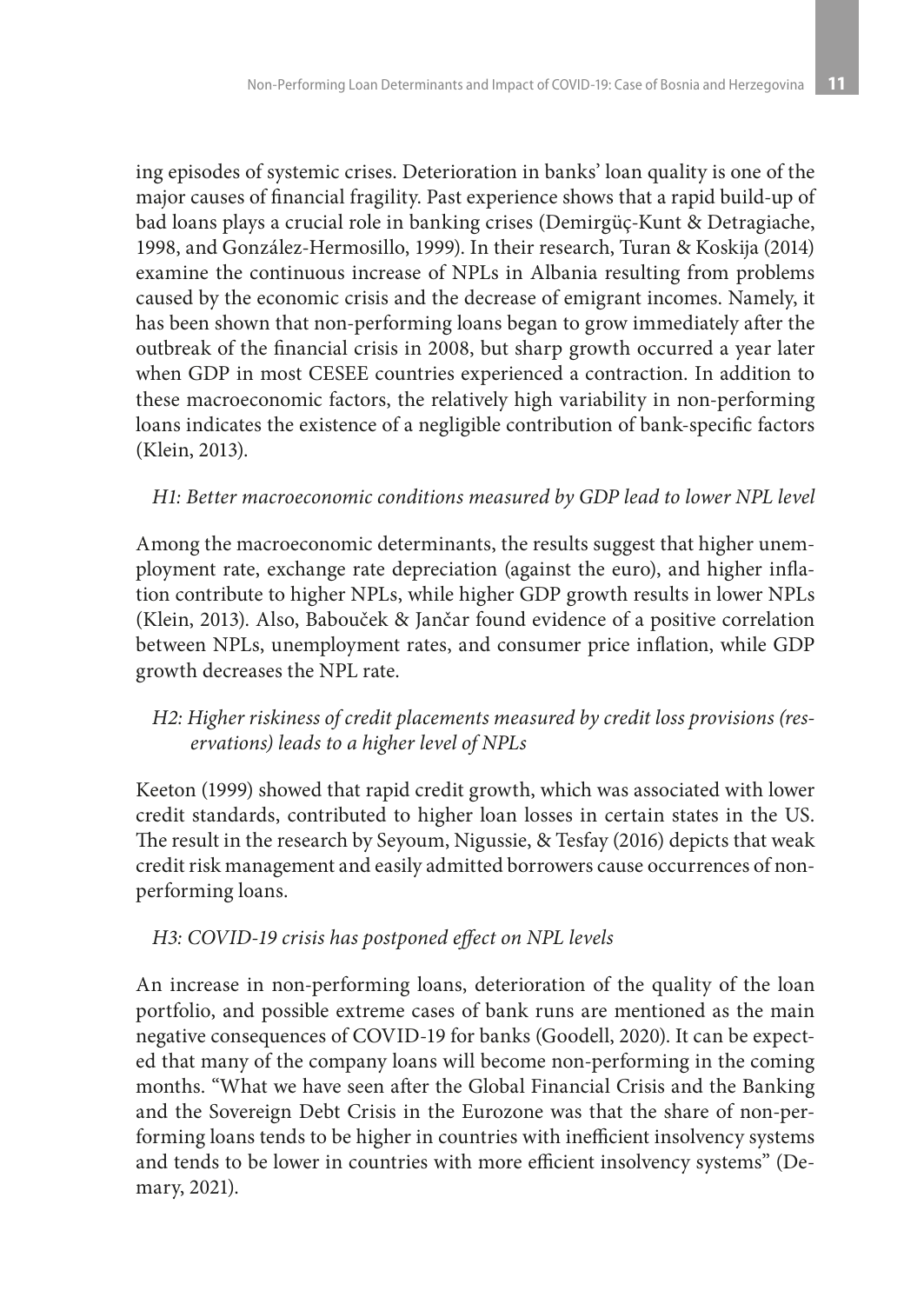### **Research methodology**

In this scientific research we used formulation and presentation of research results, combinations of numerous general scientific methods such as analysis and synthesis methods, inductive and deductive methods, abstraction and concretization methods, specialization and generalization methods, and comparison methods. In the data collection, we used analysis of the content which is used to research scientific - theoretical knowledge, relevant literature, and modern business practice. For the analysis, the following variables were used: non-performing loans, loan loss provisions, GDP, dummy variable COVID-19. The analysis will be performed on quarterly data on these variables for the period 2012-2020. The sources of data were websites of the Banking Agencies and the Central Bank of Bosnia and Herzegovina. Namely, the goal was to determine the impact of the loan loss provisions, nominal GDP, as well as the impact of the COVID-19 pandemic on the level of non-performing loans. The data used in this study are presented quarterly. This time series is representative because it covers the prepandemic and pandemic periods. Thus, it was possible to detect the exact effect in moment of COVID-19 appearance. The statistical program SPSS (Statistical Package for the Social Sciences) was used for quantitative analysis.

Although we primarily planned to include the above variables in the model, preliminary analysis showed that some of them are not significant for modelling in the banking sector of Bosnia and Herzegovina, given their specifics. Therefore, the following variables are included in the model: nominal value of GDP, loan loss provisions, and impact of the COVID-19 pandemic.

Before carrying out the econometric analysis, descriptive data analysis had been provided as well as the verification of normality and symmetry distribution and the existence of multicollinearity problem. Since the model involves time series, the problem of autocorrelation may exist, but previous studies have shown that this approach is suitable for NPL time series analysis as long as the problem of autocorrelation is solved. Therefore, linear regression model in statistical literature is defined as follows (Somun-Kapetanović, 2008):

$$
y_t = \alpha + x_t' \beta + \varepsilon_i, \tag{1}
$$

Where y is the explained variable and, in this case, we will have model with dependent variable: non-performing loans. α is constant term and x is nxp matrix of independent variables, in this case: non-performing loans, loan loss provisions, nominal GDP, dummy variable COVID-19, and ε is error term.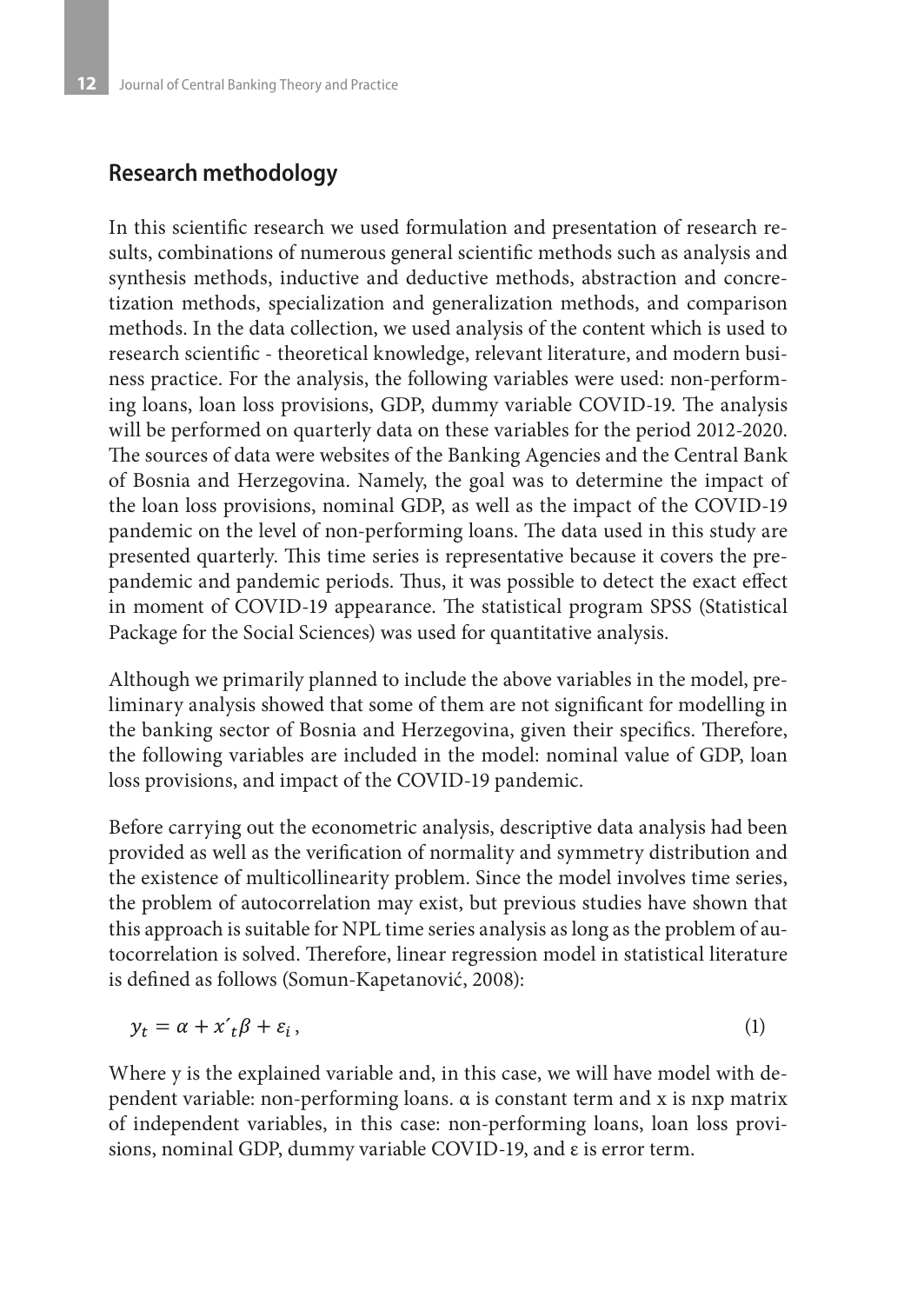Furthermore, the correlation between the variables was determined by applying the Pearson's Coefficient Correlation with the following rules:

- Very strong positive / negative correlation  $(+/- 0.81$  to  $+/- 1)$
- Strong positive / negative correlation  $(+/- 0.61$  to  $+/- 0.80)$
- Moderate positive / negative correlation  $(+/- 0.41$  to  $+/- 0.60)$
- Weak positive / negative correlation  $(+/- 0.21$  to  $+/- 0.40)$
- No connection  $(+/- 0.00$  to  $+/- 0.20)$

If the sign of the correlation coefficient was positive, then a positive correlation would have existed. If the sign of the correlation coefficient was negative, then a negative correlation would have existed (Sedgwick, 2012). Coefficient correlation can be measured as follows (Somun- Kapetanović, 2008):

$$
r = \frac{ss_{xy}}{\sqrt{SSxx \cdot SSyy}}\,,\tag{2}
$$

where:

$$
SSxy = \sum (Xi - \overline{\chi})(x_i - \overline{x})(y_i \overline{y})
$$
\n(3)

$$
SSxx = \sum_{i^2 - 1}^{n} (x_i - x)^2
$$
 (4)

$$
SSyy = \sum_{i=1}^{n} (y_i - \bar{y})^2
$$
\n<sup>(5)</sup>

Multiple regression analysis will be applied to the collected data to obtain a specific model. The general form of the multiple regression model can be presented as follow:

$$
y = \beta_0 + \beta_1 \cdot x_1 + \beta_2 \cdot x_2 + \dots + \beta_k \cdot x_k + \varepsilon,\tag{6}
$$

where:

y - dependent variable,

- $x_{1}$ ,  $x_{2}$ , ...,  $x_{k}$  independent variable,
- $\beta_{0}$ ,  $\beta_{1}$ ,  $\beta_{2}$ , ...,  $\beta_{k}$  estimated parameters,
- ε random error (Bahovec & Erjavec, 2009)

Based on these two statistical methods, a final judgment will be made on the impact of independent variables on the dependent one. Using the synthesis method, all individual conclusions will be combined into one global conclusion. The umbrella method that will unite everything that has been done so far is the method of generalization.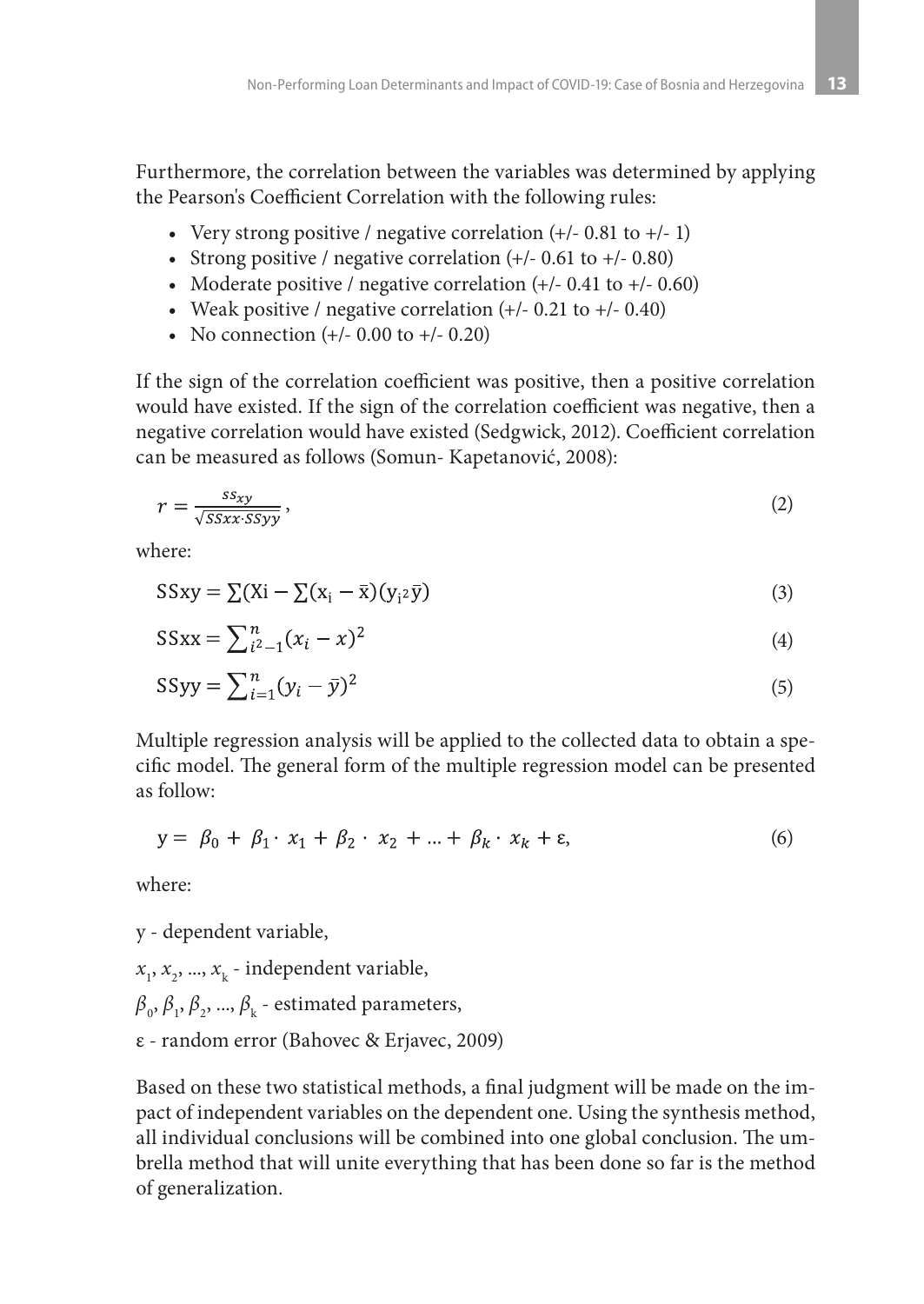# **Research results**

At the beginning of the analysis, normality was tested to determine whether the data followed a normal distribution. After we determined the normality of the data by the Shapiro-Wilk test ( $p = 0.043$ , confidence level 0.1), we can perform multiple regression.

#### **Table 1: Tests of Normality**

| Kolmogorov-Smirnova |  |     | Shapiro-Wilk |  |    |
|---------------------|--|-----|--------------|--|----|
|                     |  |     |              |  |    |
|                     |  | በበነ |              |  | ìД |

Source: Authors` interpretation

Furthermore, the table below shows a description of the statistics for the observed variables. Table 2 shows the mean values and standard deviations as the average linear deviation around the mean values for each model variable.

#### **Table 2: Descriptive Statistics**

|                             | Mean        | Std. Deviation |
|-----------------------------|-------------|----------------|
| <b>NPI</b>                  | 11.468      | 2943           |
| <b>LOAN LOSS PROVISIONS</b> | 4906.436    | 377.208        |
| GDP                         | 7375251.416 | 599163.708     |
| OV 19                       | 111         | 319            |

Source: Authors` interpretation

Namely, the purpose of the next part of the analysis reveals the potential correlation between dependent and independent variables. To determine the correlation between the variables of this model, we used the Pearson correlation coefficient. The following table shows the results of the correlation analysis.

|              |                             | <b>NPL</b> | <b>LOAN LOSS PROVISIONS</b> | GDP     | <b>COV 19</b> |
|--------------|-----------------------------|------------|-----------------------------|---------|---------------|
|              | <b>NPL</b>                  | 1.000      | .032                        | $-.700$ | $-606$        |
| Pearson      | <b>LOAN LOSS PROVISIONS</b> | .032       | 1.000                       | .339    | $-176$        |
| Correlation  | GDP                         | $-.700$    | .339                        | 1.000   | .232          |
|              | COV 19                      | $-606$     | $-176$                      | .232    | 1.000         |
|              | <b>NPI</b>                  |            | .042                        | .000    | .000          |
| Sig.         | <b>LOAN LOSS PROVISIONS</b> | .042       |                             | .022    | .0153         |
| $(1-tailed)$ | GDP                         | .000       | .022                        |         | .087          |
|              | COV 19                      | .000       | .015                        | .087    |               |

#### **Table 3: Correlation matrix**

Source: Authors` interpretation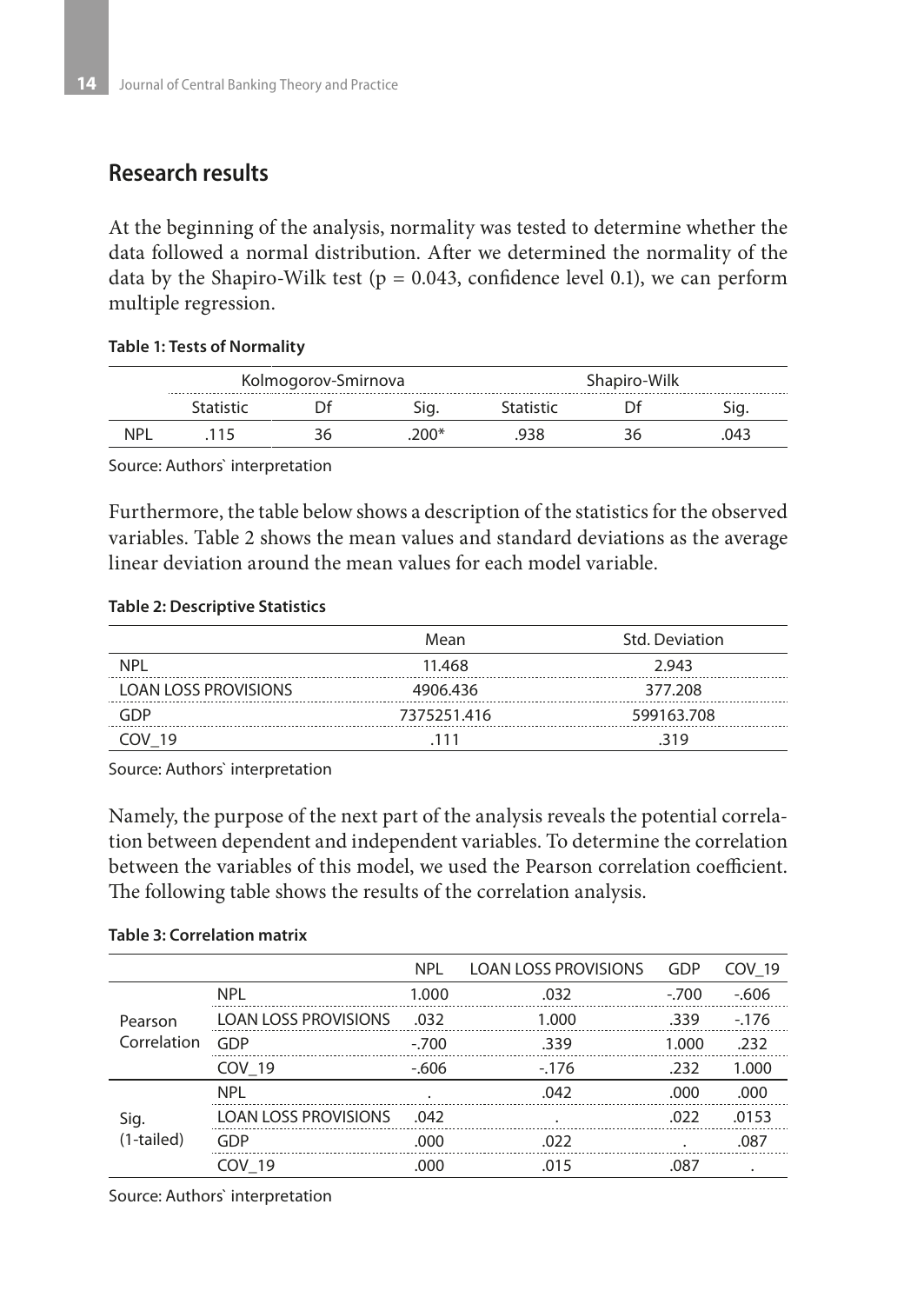The results of the correlation analysis indicate a positive and statistically significant correlation between the level of non-performing loans and loan loss provisions. This link was expected as riskier placements required higher provisions for loan losses. Consequently, it is more likely that these loans will go into the category of non-performing. The variable GDP has a strong negative correlation with non-performing loans. This connection was expected since better economic conditions and stronger economic activity create conditions for better business, which is reflected in the creditworthiness of customers and, ultimately, in the level of non-performing loans. Although the growth of non-performing loans is expected during a crisis, in our case the variable that indicates the COVID-19 pandemic has a negative connection with non-performing loans. Thus, although there has been an evident slowdown in economic activity and the emergence of many problems in business cycles caused by COVID, this effect is still not visible on non-performing loans. Moreover, according to the current data, it is the opposite of what was expected. The reason for these results is the fact that the possibility of a moratorium was introduced, which "saved" many loans from being classified as low-quality. Therefore, a delayed effect is expected for this variable after the moratorium expires, which represents the potential for future research.

#### **Table 4: Model Summary**

| Model |     |     | R Square Std. Error of the Estimate Durbin-Watson |                 |
|-------|-----|-----|---------------------------------------------------|-----------------|
|       | 852 | 726 | 1.612                                             | $^{\circ}$ .130 |

Source: Authors` interpretation

Furthermore, the Model summary and ANOVA are presented. In Table 4 we can see that the correlation coefficient (R) is 0.852, and on the other hand, the determination coefficient (R Square) is 0.726. The obtained results tell us that 72.6% of the change of the dependent variable (NPLs) can be explained by the change of independent variables (GDP, LOAN LOSS PROVISIONS, COVID-19). Furthermore, the Durbin-Watson coefficient is within the normal range (between 1.5 and 2.5) and amounts to 1.130, which means that we do not have a problem with autocorrelation.

| Table 5: ANOVA |  |  |  |  |
|----------------|--|--|--|--|
|----------------|--|--|--|--|

|  | Model           | Sum of Squares | ΓH | Mean Square |        |     |
|--|-----------------|----------------|----|-------------|--------|-----|
|  | Regression      | 219.958        |    | 73 319      | 28 228 | റററ |
|  | <b>Residual</b> | 83 117         |    | 2 597       |        |     |
|  | lotal           | 303.075        |    |             |        |     |

Source: Authors` interpretation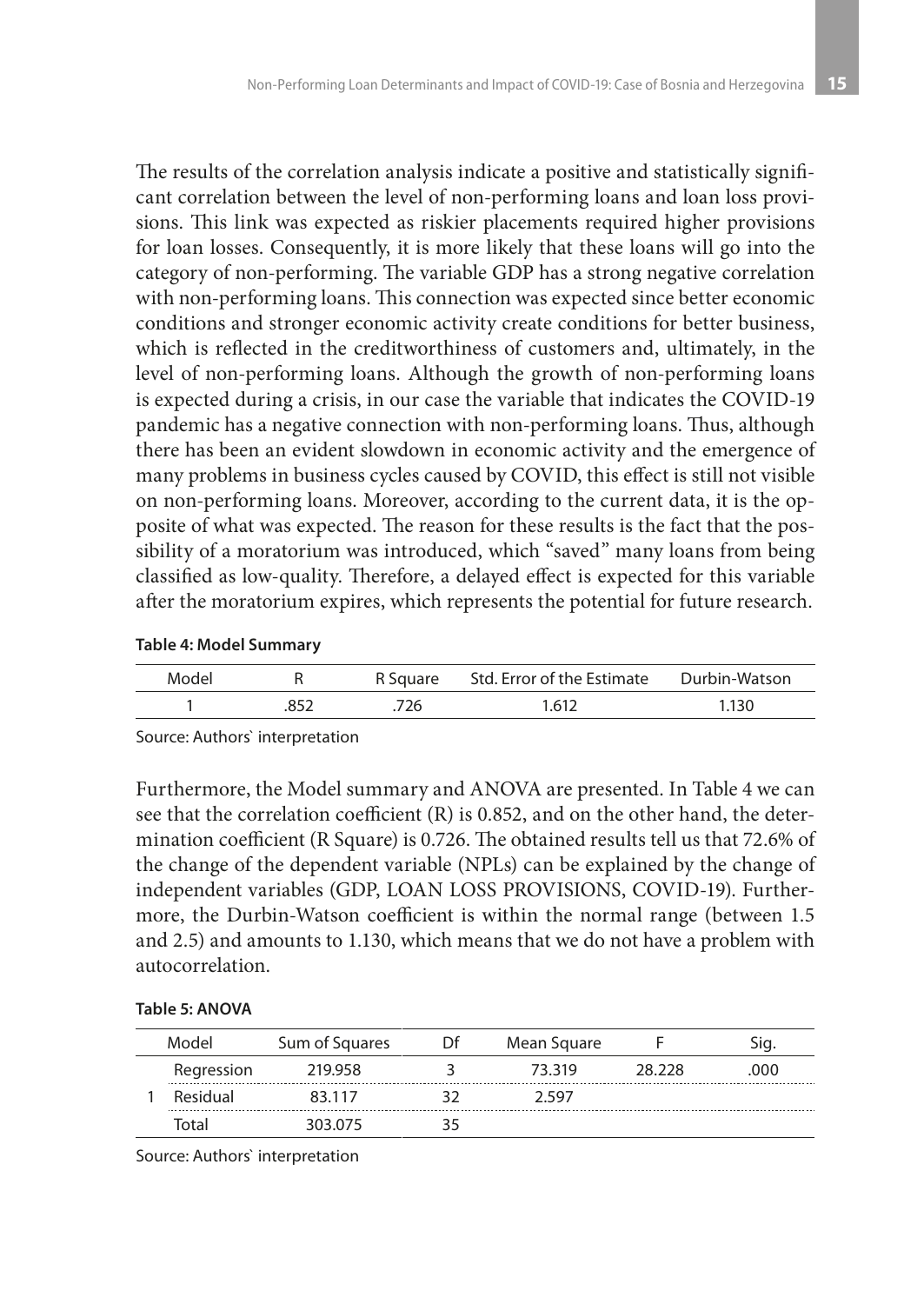As it can be seen, Table 5 – test shows us that the model is good and significant. Table 6 shows the coefficients of the independent variables and the VIF model. As we can see, all the variables of this model are statistically significant. Also, VIF amounts to 1.1224, 1.254, and 1.145, which means that the model has no problem with multicollinearity.

| Model |                             | T value  |      | <b>Collinearity Statistics</b> |       |
|-------|-----------------------------|----------|------|--------------------------------|-------|
|       |                             |          | Sig. | Tolerance                      | VIF   |
|       | (Constant)                  | 6.853    | .000 |                                |       |
|       | <b>LOAN LOSS PROVISIONS</b> | 1.789    | .083 | 817                            | 1.224 |
|       | GDP                         | $-6.411$ | റററ  | 797                            | 1 254 |
|       | JV 19                       | -4 ววด   |      |                                | 1 145 |

#### **Table 6: Coefficients (Statistical significance of variables)**

Source: Author interpretation

The results of the performed regression analysis suggest the presence of the model with the analysed variables as follows:

NPLs = 28.96 + 0.01LLP - 14.87GDP - 3.88COV

The obtained results tell us that if the loan loss provision increases by 1 unit, we expect that the level of non-performing loans will increase by 0.01% if other variables remain unchanged. Furthermore, if GDP increases by 1 unit, we expect that the level of non-performing loans will decrease by 14.87%. On the other hand, the level of non-performing loans decreases with the advent of COVID-19. This unexpected connection is a consequence of the introduction of a moratorium on loans, which prevented the growth of the level of non-performing loans and led to the delay effect.

### **Effects of Covid-19 on Western Balkan financial systems**

With the advent of the coronavirus, almost all world economies have seen a decline in economic activity, especially small and open economies such as countries of Western Balkans. Tourism-oriented countries such as Montenegro and Albania have seen a significant contraction with the onset of the corona crisis, as the corona crisis has hit the sector hardest. Countries such as BiH, Serbia, and Northern Macedonia, whose exports are part of the global supply chain to Western Europe, registered a slightly milder decline in economic activity. As the recovery is long and uncertain, and the crisis creates new opportunities, the joint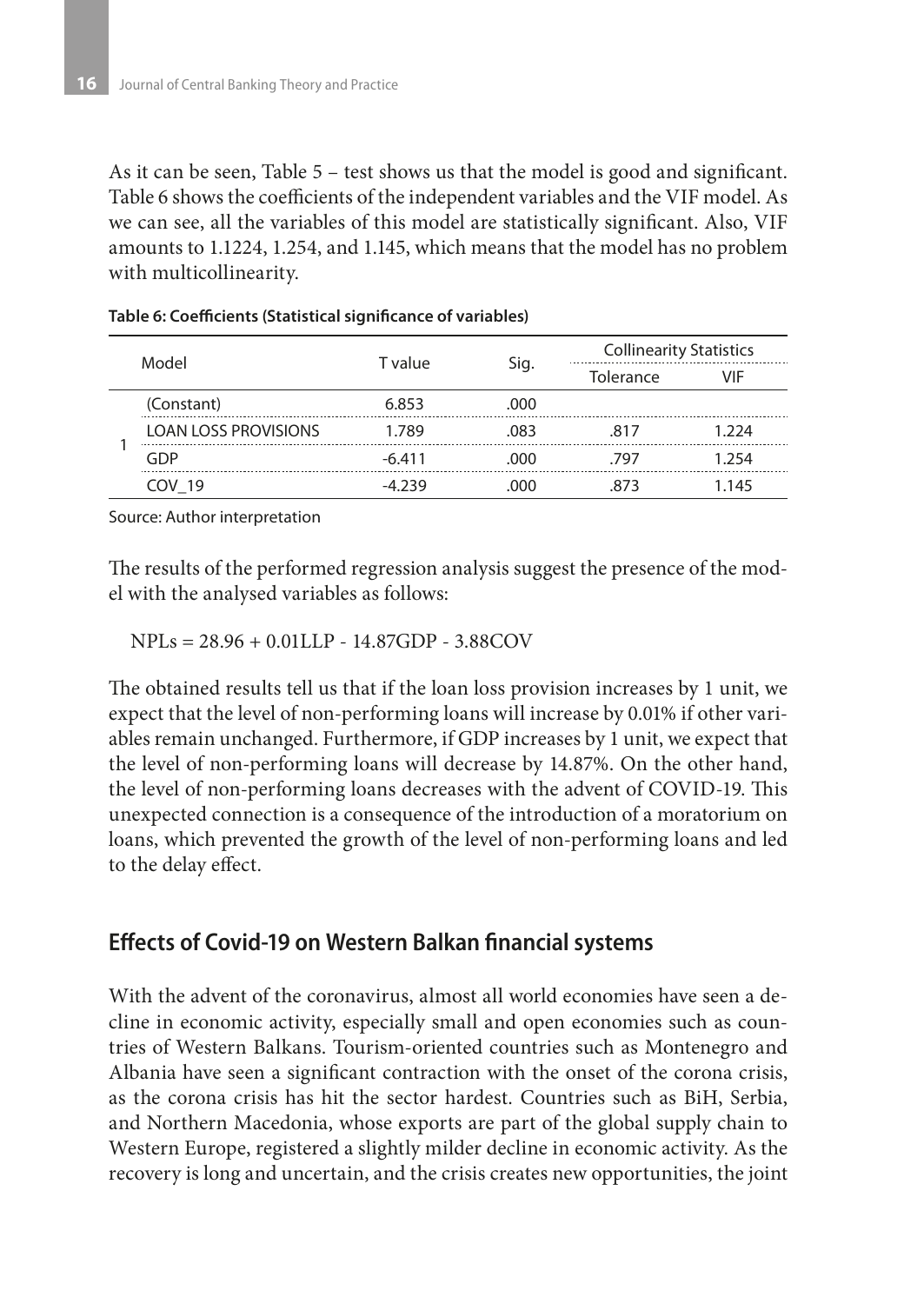action of the countries of the region is one of the ways to adequately respond to the crisis. One of the most important requirements for creating a common economic market is the coherence of investment policies and better promotion of the region as a whole to attract foreign direct investments, and creating a regional industrial area that will allow better integration into global supply chains for Western Europe.

The pandemic has led to a shock on both the supply and demand side, and the full effect, duration, and economic consequences are yet to be seen and cannot yet be fully predicted. Although the financial systems in countries in the region are mostly stable, sufficiently capitalized and liquid, the pandemic still poses a significant threat. Lower profitability, poorer asset quality, and lower credit growth will have negative effects on the economy and pose additional challenges to the financial stability of countries in the region. Therefore, regulators across the region have launched a series of activities to prevent a decline in economic activity and to maintain financial stability. The focus of central banks in this challenging time is to monitor liquidity and credit trends. In order to maintain financial stability throughout the region, regulatory easing measures have been introduced such as moratoriums on loan repayment, a change in the classification of credit risk, and a change in the terms after which a loan is considered uncollectible.

What poses additional risk to most countries in the region are the restrictions on monetary regimes in force in these countries, especially in BiH, Kosovo, and Montenegro. In this regard, the central banks face additional challenges in managing liquidity of the financial systems and providing liquidity support itself. To create additional capital space for banks, regulators have introduced a number of measures such as the release of countercyclical capital reserves, the release of capital reserves to limit profit distribution, a temporary ban on the payment of bonuses to directors, and the like. When we talk about standard monetary policy measures in the region, the central banks in Albania, Northern Macedonia, and Serbia cut their reference interest rates. However, as a significant contraction in economic activity is expected as a result of measures to curb the spread of coronavirus, which is a consequence of both supply and demand shocks, the impact of monetary policy on this type of shock is limited. In this regard, the joint action of fiscal and monetary policies is becoming increasingly prominent in order to contribute to the stabilization of economic activities in these countries.

The coronavirus pandemic will have long-term consequences for general social and economic activity. In the current year, a record contraction was recorded, while positive expectations for the recovery of economic activity in the coming period are associated with more favourable development of the epidemiological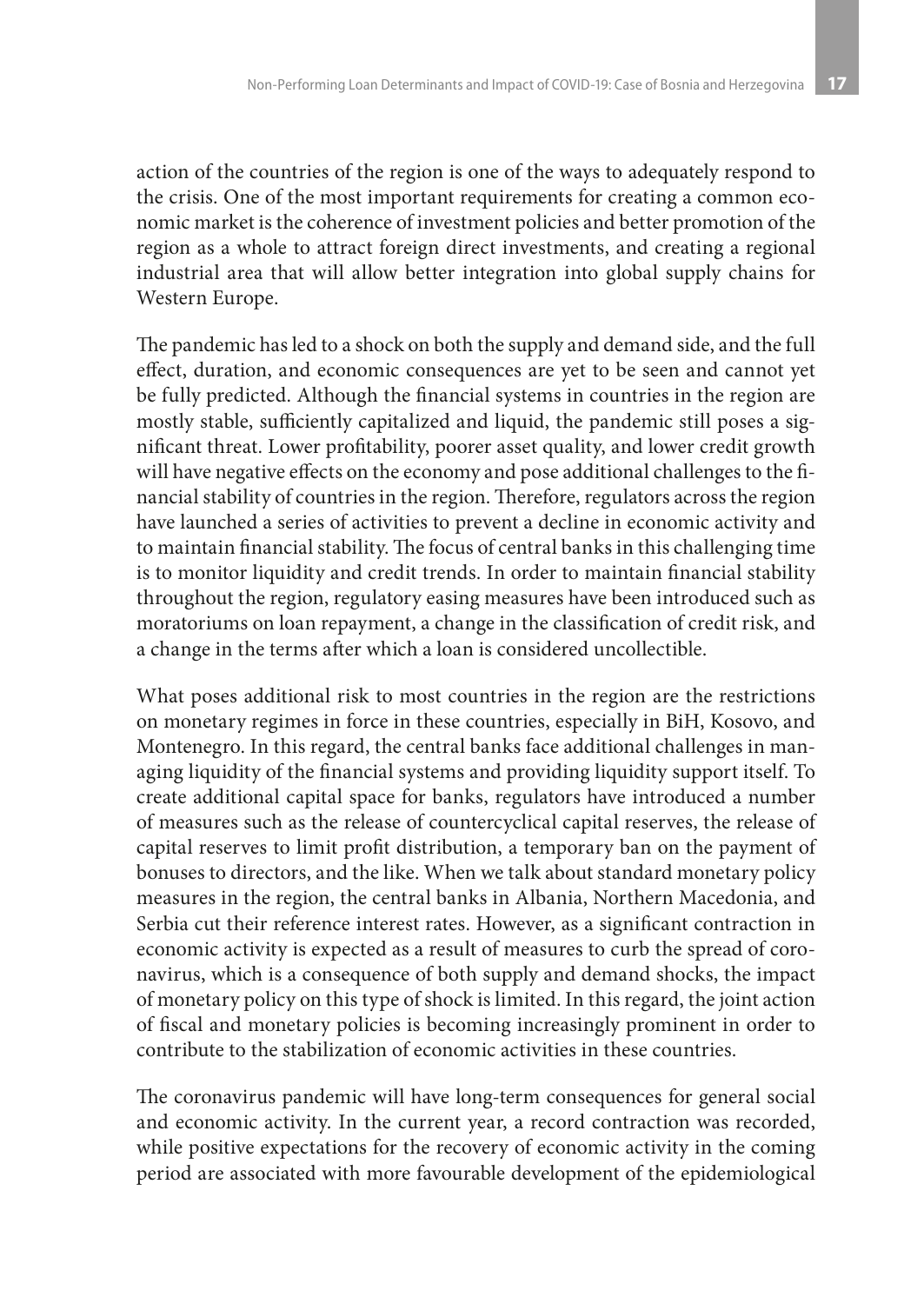situation and high reliability of the vaccine. The latest official projections of the European Commission and central banks in the region indicate a moderate recovery next year while reaching the pre-pandemic level is expected only at the end of 2022. In the coming years, very uneven economic growth is expected, i.e. a rapid recovery of industrial activities and stagnation or slower growth of service activities. Although there is a heterogeneous economic structure among the countries of the region, in all countries the service sector has recorded an increasingly important share in the overall structure of economic activity in recent years. Bearing in mind that the corona crisis will have the greatest impact on tourism, transport, and other service activities, the recovery will thus be slower in countries that are heavily dependent on these activities. The period of the great financial crisis in the EU was marked by a long recovery of economic activity, which returned to the pre-crisis level only after six years, among other things, followed by a strong impact of the public debt crisis on individual stagnation. At the same time, the recovery in the USA was achieved after three years, indicating that policy coherence, along with technological advances, largely determine the speed of recovery from crisis periods.

# **Conclusion**

With their lending activity, banks are one of the most important participants in the modern financial market. Given that the placement of loans is the main activity of banks and the largest item in the assets of banks' balance sheets, it is very important that bank management successfully manages loans that banks grant to customers. The quality of approved loans has proven to be one of the main factors influencing the bank's profitability. And in recent decades bank managements have put a special focus on monitoring and managing the quality of loans and preventing the occurrence of non-performing loans.

Although countries define the term non-performing loan differently, its definition in BiH does not differ significantly from the definition used in developed countries. In the period following the Global financial crisis, non-performing loans were also a problem in the BiH banking sector.

Due to the Global financial crisis, there was a decrease in economic activities, and thus a decrease in the purchasing power of individuals and legal entities, so banks faced an increase in the number of NPLs. However, with the emergence of the coronavirus pandemic, credit risk is expected to increase, and according to some research, the banking sector in our region could face one of the most difficult years after the global financial crisis of 2007. Due to the outbreak of the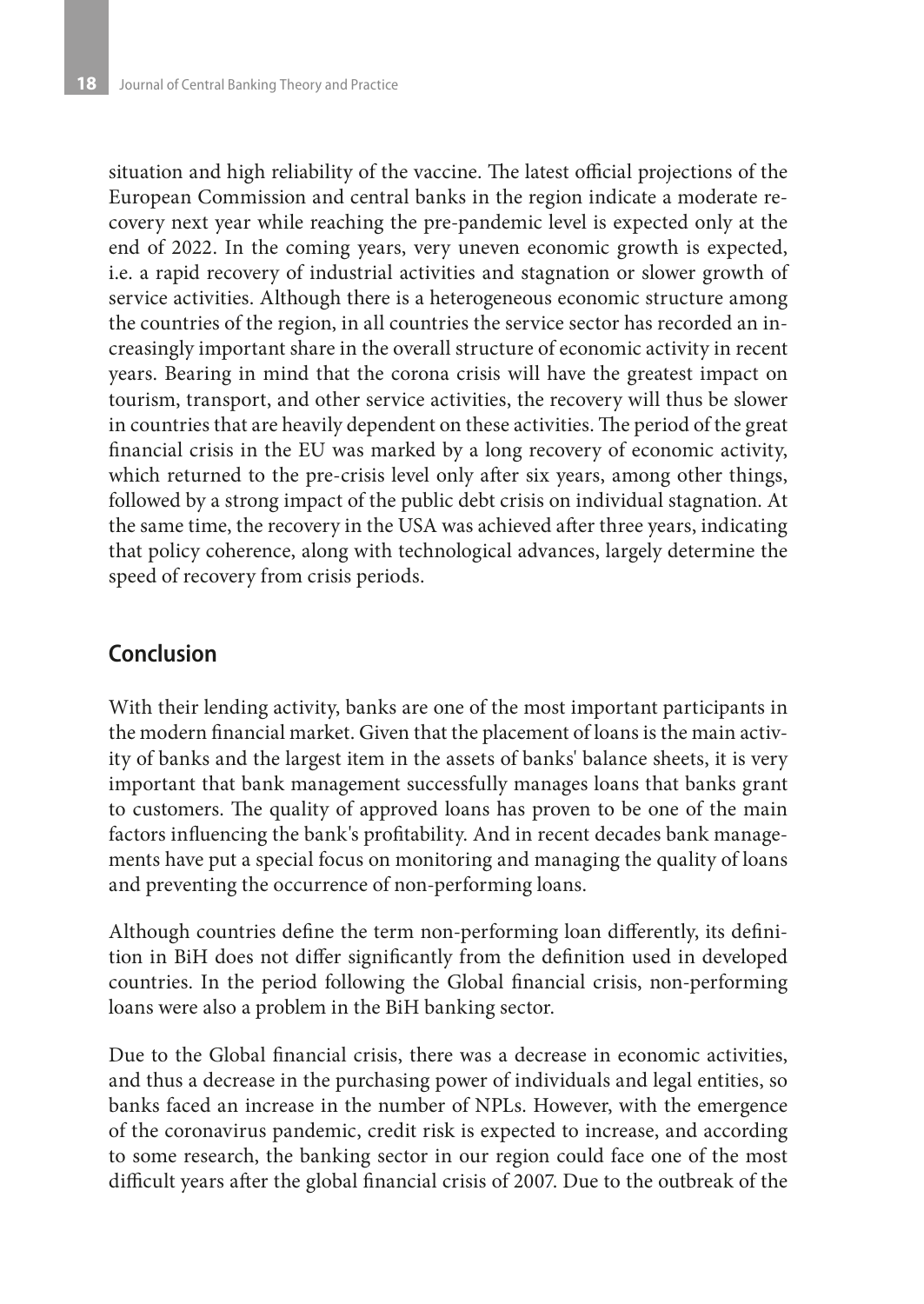coronavirus pandemic, the Banking Agency in Bosnia and Herzegovina passed decisions on temporary measures for recovery fromnegative economic consequences. The results of the measures remain to be seen.

The analysis of the collected data from the banking sector of Bosnia and Herzegovina identified the relations between the assumed determinants and non-performing loans. Thus, it was determined that the improvement of non-performing loans is largely due to the improvement of economic conditions in the country. On the other hand, their growth is related to the growth of loan loss provisions as one of the indicators of quality of the loan portfolio. The impact of the COVID-19 pandemic on NPLs in the banking sector of Bosnia and Herzegovina is not yet adequately noticeable given the introduced moratorium on loans. Namely, these moratoriums have largely prevented loans from moving into the category of nonperforming loans, and the real effect of COVID-19 on this variable is expected only after the expiration of the moratorium period. Therefore, this may be interesting for further research, as well as some other macroeconomic determinants that could have implications for NPLs.

Although the recovery is uncertain and long, it needs to be used to create a regional economic market as a path to stronger and more sustainable growth for all Western Balkan countries. Thus, as is the case with the world's leading central banks, the central banks in the region are increasingly turning to non-standard monetary policy measures to adequately respond to the challenges posed by the COVID-19 pandemic. In this regard, the joint action of fiscal and monetary policy is becoming increasingly prominent in order to contribute to the stabilization of economic activities in these countries. A rapid recovery of activities in the EU, as the most important foreign trade partner, is crucial for the countries in the region as that will have a positive impact on exports, investments, and personal consumption.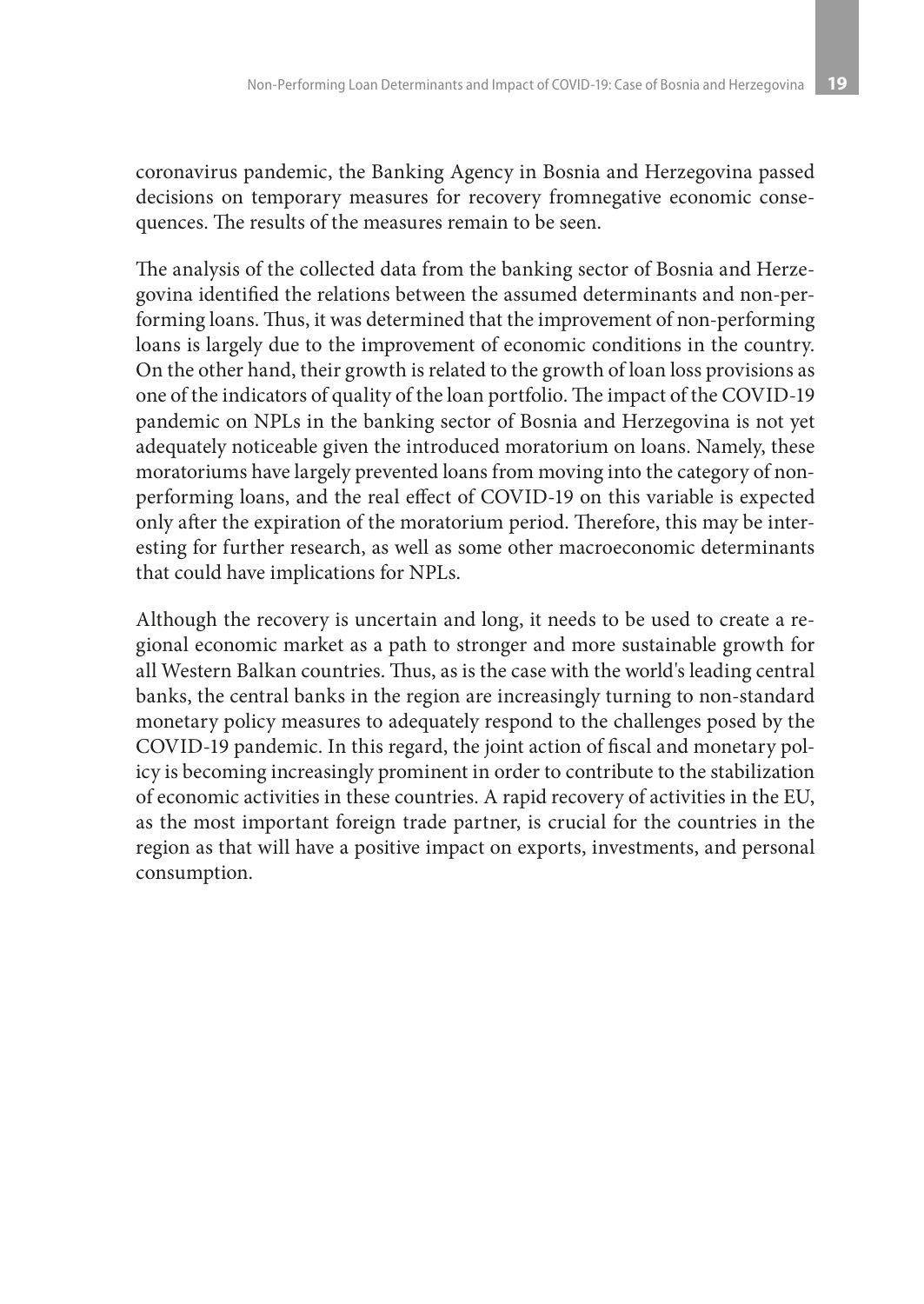# **References**

- 1. Altunbas, J., Lin, M. H., Moyneux, P., & Seth, R. (2000). Efficiency and risk in Japanese banking. *Journal of banking and finance*.
- 2. Babouček, I.; Jančar, M. Effects of Macroeconomic Shocks to the Quality of the Aggregate Loan Portfolio; *Working Paper Series*, No. 1; Czech National Bank: Praha, Czech, 2005.
- 3. Bahovec, V. & Erjavec, N. (2009). Uvod u ekonometrijsku analizu. Element, Zagreb.
- 4. Balgova, M., Nies, M., & Plekhanov, A. (2016). The Economic Impact of Reducing Non-Performing Loans. *SSRN Electronic Journal*. doi:10.2139/ ssrn.3119677
- 5. Bayar, Y. (2019). Macroeconomic, Institutional and Bank-Specific Determinants of Non-Performing Loans in Emerging Market Economies: A Dynamic Panel Regression Analysis. *Journal of Central Banking Theory and Practice*, 8(3):95-110
- 6. Berger, A. N., & DeYoung, R. (1997). Problem loans and cost efficiency in commercial banks. *Journal of banking and finance*.
- 7. Bookstaber, R., Cetina, J., Feldberg, G., Flood, M., & Glasserman, P. (2014). Stress tests to promote financial stability: Assessing progress and looking to the future. *Journal of Risk Management in Financial Institutions*, 16-25.
- 8. Brož, V. & Pfeifer, L., \*2021), Are risk weights of banks in the Czech Republic procyclical? Evidence from wavelet analysis, *Journal of Central Banking Theory and Practice*, 113-139
- 9. Chang, Y. T. (2006). Role of NPLs and capital adequacy in banking structure and competition. *IMF Working paper.*
- 10. Clair, R. T. (1992). Loan growth and loan quality: some preliminary evidence from Texas banks. *Economic Review*, 9-22.
- 11. Cucinelli, D. (2015) "The impact of non-performing loans on bank lending behavior: Evidence from the Italian banking sector", *Eurasian Journal of Business and Economics*, 8: 59-71.
- 12. Demary, M. (2021). Will COVID-19 cause insolvencies, zombification or debt deleveraging? (No. 3/2021). IW-Kurzbericht.
- 13. Demirgüç-Kunt A. & E. Detragiache .1998. The Determinants of Banking Crises: Evidence from Developed and Developing Countries. *IMF Staff papers*, Vol. 45, No. 1.
- 14. Espinoza, R., & Prasad, A. (2010). Nonperforming loans in the GCC banking system and their macroeconomic effects. *IMF working paper*.
- 15. Fabris, N. (2021). Financial Stability and Climate Change. *Journal of Central Banking Theory and Practice*, 27-43.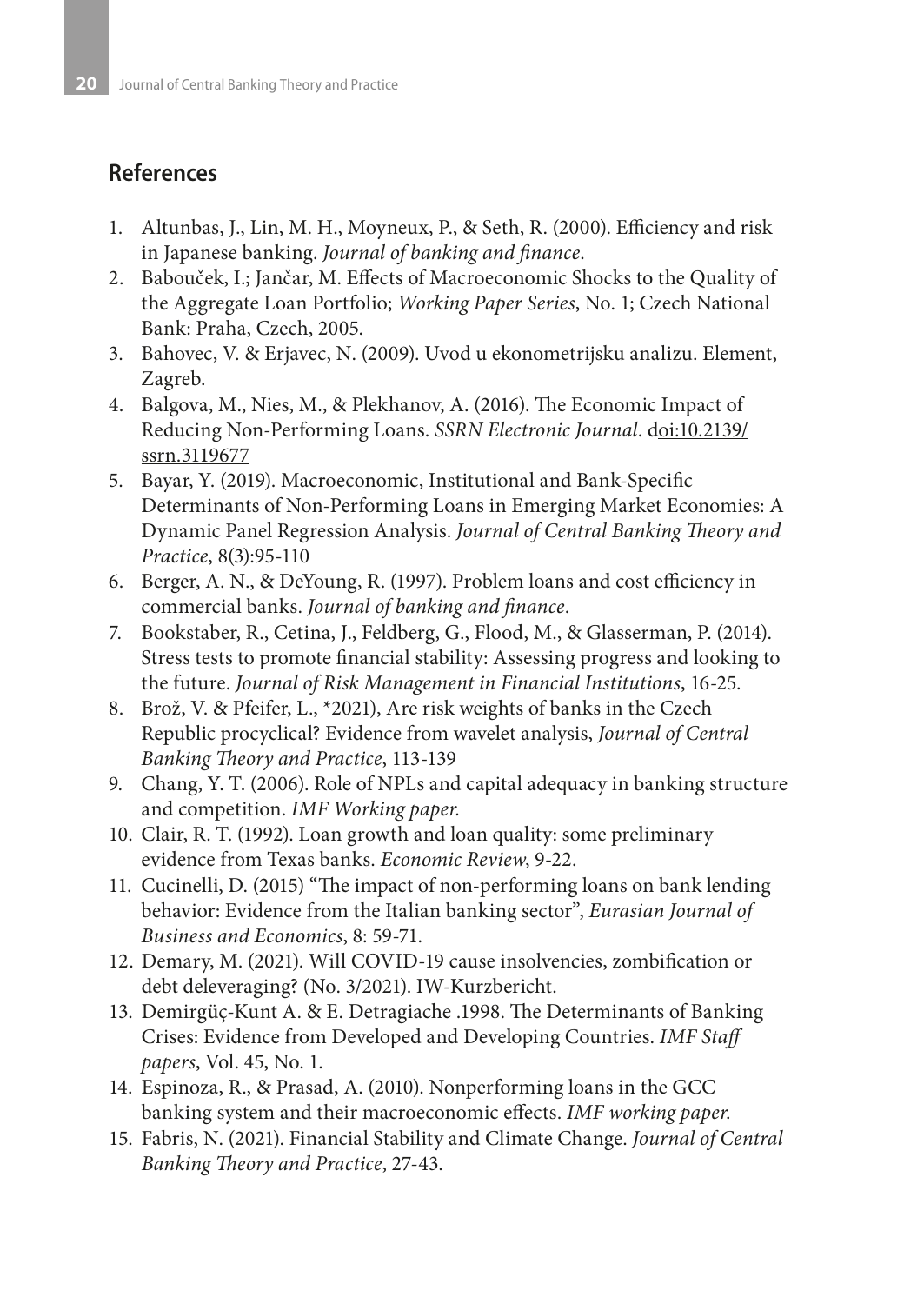- 16. Goodell, J. (2020). COVID-19 and finance: Agendas for future research. *Finance Research Letters*, vol 35.
- 17. González-Hermosillo, B. 1999. Determinants of ex=-ante banking system distress: A macro empirical exploration of some recent episodes. *IMF Working Paper*, 33.
- 18. Grubišić, Z., Kamenković, S., & Kaličanin, T. (2021). Comparative Analysis of the Banking Sector Competitiveness in Serbia and Montenegro. *Journal of Central Banking Theory and Practice*, 1, 75-91.
- 19. Haneef, S. (2012). Impact of risk management on non-performing loans and profitability of banking sector of Pakistan. *International Journal of Business and Social Science*.
- 20. Herreriasa, R., & Moreno, J. O. (2011). Spillovers and long-run diffusion of non-performing loans risk. Midwest finance association.
- 21. Jiang, C., Kanas, A. and Molyneux, P., 2018. Public policy and financial stability: The impact of PCA and TARP on U.S. bank non-performing loans, *International Journal of Finance & Economics*, 23(4): 376-392
- 22. Johnson, S. (2009). The Quiet Coup. The Atlantic Online, 1-11.
- 23. Kasinger, J., Krahnen, J. P., Ongena, S., Pelizzon, L., Schmeling, M., & Wahrenburg, M. (2021). Non-performing loans-new risks and policies? NPL resolution after COVID-19: Main differences to previous crises (No. 84). SAFE White Paper.
- 24. Keeton, W. (1999). Does faster loan growth lead to higher loan losses? *Economic Review*, vol 84, pp 57-75
- 25. Klein, N. (2013). Non-performing loans in CESEE: Determinants and impact on macroeconomic performances. *IMF Working paper*.
- 26. Kozarić, K., Žunić Dželihodžić, E. (2020). Effects of Macroeconomic Environment on Non-Performing Loans and Financial Stability: Case of Bosnia and Herzegovina. *Journal of Central Banking Theory and Practice*, pp. 5-17.
- 27. Leaven, L., & Levine, R. (2009). Bank governance, regulation and risk taking. *Journal of financial economic*.
- 28. Podpiera, J., & Weill, L. (2008). Bad luck or bad management? Emerging banking market experience. *Journal of financial stability*.
- 29. Radivojević, N., & Jovović, J. (2017). "Examining of Determinants of Non-Performing Loans," *Prague Economic Papers*, Prague University of Economics and Business, vol. 2017(3), pages 300-316.
- 30. Sedgwick, P. (2012). *Pearson's correlation coefficient*. BMJ, 345(jul04 1), e4483–e4483.
- 31. Seyoum, A., Nigussie, H., & Tesfay, T. (2016). *Factors affecting nonperforming loans: case study on development bank of Ethiopia central region*.